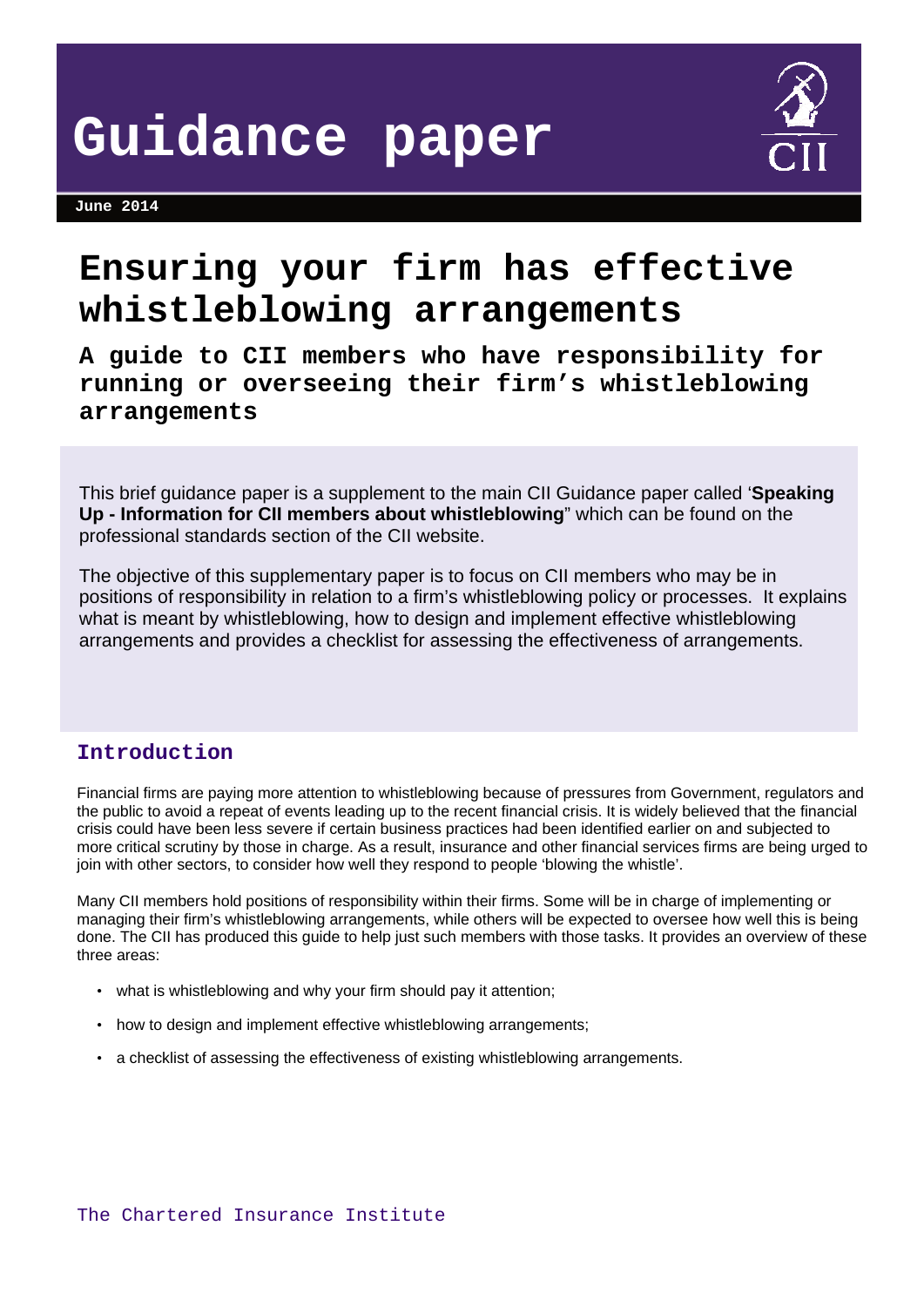## **An overview of whistleblowing**

Whistleblowing is the raising of a concern, either within the workplace or externally, about a danger, risk, malpractice or wrongdoing which affects others.

The concern could be raised by an employee, manager or director of the organisation concerned, and by a full time, temporary or former worker. The issue of concern could involve a dangerous activity, a serious risk to the business, malpractice in how an activity is being undertaken or wrongdoing in how the organisation is being run.

People blow the whistle within the workplace, with a regulator, or in exceptional circumstances, with the wider public. The way in which they decide to blow the whistle can matter – we'll look at this in more detail later.

Not everyone uses the term whistleblowing. Some organisations talk about 'speaking up' or 'raising concerns'. Whistleblowing tends to be associated with situations where a person is worried about how their firm might respond to someone raising a concern. At the end of the day though, what matters is the willingness of the person to 'do the right thing' and the willingness of the firm to respond appropriately.

### **Why whistleblowing matters**

Whistleblowing can save lives, jobs, money and reputations. It acts as an early warning system for misconduct, wrongdoing or dangerous behaviour. It alerts employers to problems within their firm and if reported externally, highlights issues that could influence regulators and the public.

Some people mistake whistleblowing for disloyalty. The opposite is the case. Those who blow the whistle can be amongst the most loyal and public spirited of employees. They are helping the firm to address problems, hopefully before the consequences become too serious. This allows firms to resolve matters earlier on, so reducing the financial and reputational impact of what has happened.

## **How whistleblowing differs from complaining**

Blowing the whistle and making a complaint are different. Someone making a complaint has a vested interest in the issue they're complaining about: for example, that they've been unfairly treated or discriminated against at work. Someone blowing the whistle usually has no direct, personal interest in the dangerous or illegal behaviour they're raising; they are simply trying to alert others to something they feel needs urgent attention.

This difference matters, for a complainant would be expected to provide evidence about the issue they're raising, while there is no such expectation on a whistleblower. It is for others to investigate the malpractice being raised by the whistleblower.

## **The CII and whistleblowing**

The CII has a formal procedure for investigating complaints against its members (available in print or from the CII website). However, the CII isn't able to respond to whistleblowing approaches from its members or from the public. We ask those wanting to blow the whistle outside of their firm to contact the relevant regulatory authority, which in the majority of cases will be the Financial Conduct Authority. This is because regulators have specific powers to investigate such concerns and apply any necessary sanctions.

## **Regulators and whistleblowing**

There is at present no requirement for regulated firms in the UK financial services market to establish whistleblowing arrangements. That however will change over the next year or so (although very small firms may be exempt), so all other regulated firms who do not currently have a whistleblowing policy or procedures should be preparing them now. Many observers believe the Financial Conduct Authority (FCA) is already taking their presence or absence into account when weighing up the effectiveness with which a firm might be adhering to the Principles for Businesses.

On an individual level, certain categories of members are under specific obligations to regulatory authorities such as the FCA and the Ministry of Justice**.** So for example, an 'approved person' under the FCA's Approved Persons regime is under an explicit duty to deal with the regulator in an open and cooperative way and "to disclose appropriately any information of which the FCA or the PRA would reasonably expect notice".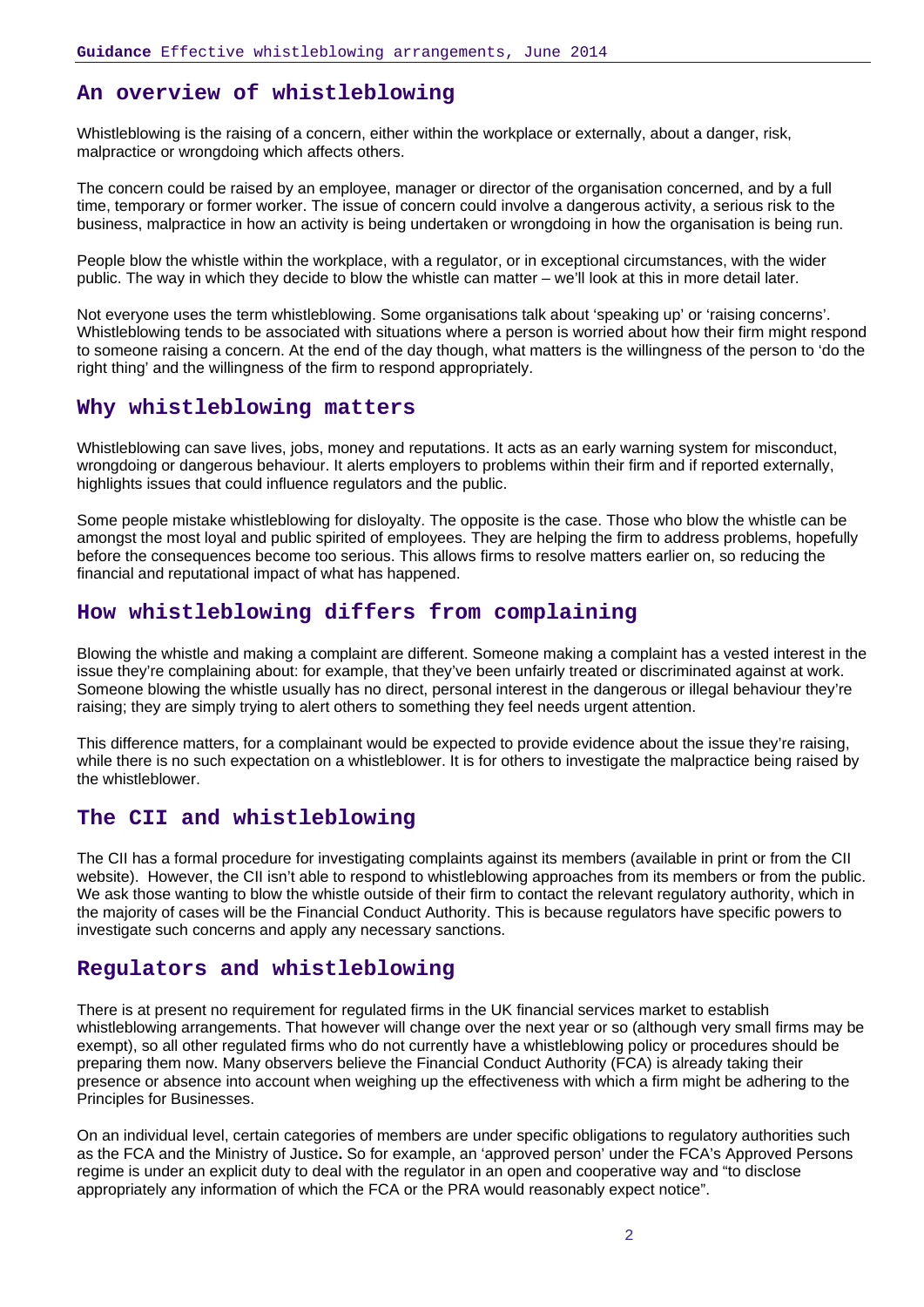The FCA's Handbook also refers to how an approved person should act in relation to a worker making a 'protected disclosure' under the Public Interest Disclosure Act 1998 (see below). The FCA makes clear that any approved person found to have acted to the detriment of a worker in such circumstances could find their approved status under review.

Other members could be under other forms of obligation depending on their specific role within the organisation. Examples of legislation setting out such obligations include the Pensions Act 2004 and the Proceeds of Crime Act 2002.

Bear in mind that the next few years will see regulators extending the responsibilities of senior individuals within regulated firms towards people who 'blow the whistle'.

## **An overview of the Public Interest Disclosure Act 1998**

The law provides legal protection to whistleblowers, while at the same time requires firms and their employees to act appropriately.

The Public Interest Disclosure Act 1998 makes it unlawful for an employer to dismiss or victimise a worker for having made a 'protected disclosure' of information. What follows is an outline of the protection provided by the Act: more detailed information about the Act can be obtained from the leading whistleblowing charity, Public Concern at Work.

The Act provides protection under four categories of disclosure: disclosure to an employer, to a 'prescribed person or body' (such as a regulator), to the wider public and whilst obtaining legal advice.

A disclosure will 'qualify' for protection if, in the reasonable belief of the worker, the information is in the public interest and falls into one or more of the following categories of 'wrongdoing': a criminal offence; failure to comply with legal and regulatory obligations; miscarriages of justice; dangers to health or safety; dangers to the environment, and; deliberate concealment of any of those things.

A worker making a qualifying disclosure to a 'prescribed person or body' will also be protected if he/she reasonably believes that the information (and the allegation contained within it) is substantially true. The Government has published a list of 'prescribed people and bodies', most of which are Government departments and regulatory authorities such as the Financial Conduct Authority. Note that this further protection only applies if the qualifying disclosure falls within the remit of the 'prescribed person or body'.

A qualifying disclosure made to the wider public (such as the media) is also protected, but only if a number of detailed conditions are met.

There is no qualifying period of employment. The protection provided by the Act starts immediately upon employment and covers workers, contractors, trainees and agency workers.

## **Designing and implementing effective whistleblowing arrangements**

Whistleblowing can save lives, jobs, money and reputations, but a lot depends on your firm's arrangements for whistleblowing being effective and understood. Here are some steps to consider when designing new whistleblowing arrangements for your firm:

- there should a clear rationale for introducing whistleblowing arrangements and what is to be achieved from this;
- senior directors at your firm should openly give their support to that business rationale;
- there should be some form of consultation early on within the firm to help ensure that the new whistleblowing arrangements reflect everyone's experience and expectations;
- responsibility for the new arrangements should be placed with a named person who has the relevant skills and experience;
- a whistleblowing policy should be produced, with accompanying procedures that can be embedded into the firm's management systems;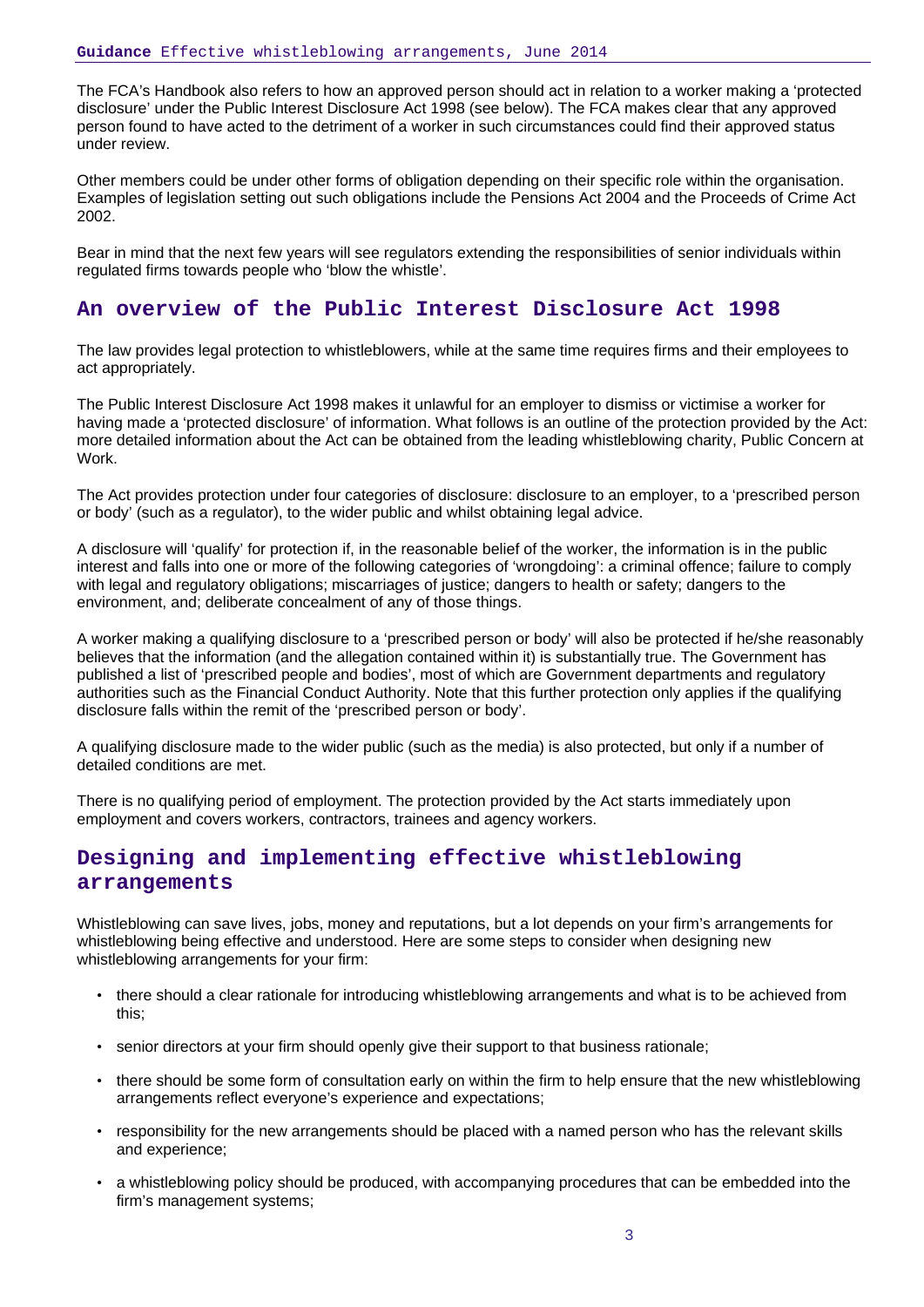- training in whistleblowing should be given to key personnel and be available for those who seek it;
- the whistleblowing policy and procedures should be communicated across the company, both at the outset and in subsequent reminders, with clear support from senior management;
- written advice should be available for managers on how to respond to a person wanting to 'blow the whistle' to them;
- there should be clear rules and procedures for logging whistleblowing incidents as they arise;
- senior management should be provided with management information about whistleblowing incidents and their current status.

And when you're implementing the whistleblowing policy and procedures, make sure they're clear...

- about the difference between whistleblowing and complaints, with examples to illustrate this;
- about employees having the option to raise a whistleblowing concern outside of their line management, but still within their firm;
- about where employees can obtain independent and confidential guidance: for example, from an external helpline service set up by the firm with a third party provider, or from a leading charity such as Public Concern at Work;
- about employees having the right to confidentiality when raising their concern, and how that will be respected;
- about the option for employees to raise a concern with a relevant regulator if necessary;
- that it is a disciplinary matter for anyone to victimize a whistleblower;
- that it is a disciplinary matter for someone to maliciously make a false allegation;
- about how the whistleblower's concern will be followed up and about the feedback they will receive.

## **Assessing the effectiveness of existing whistleblowing arrangements**

Sometimes firms set up whistleblowing arrangements, but then find that they are not proving effective. Like any policy and procedures, their effectiveness will depend on a variety of factors. Here are some questions you should address when asked to assess the effectiveness of your firm's whistleblowing arrangements:

- does your firm have both a whistleblowing policy and a set of clearly documented procedures for responding to any concerns raised by someone 'blowing the whistle'?
- has the scope and wording of that policy and its procedures been reviewed within the last three years, and is there supporting evidence for any findings having been acted upon?
- has someone been given clear responsibility for managing your firm's whistleblowing arrangements? Do they report to a senior director within your firm? And have they received any training in whistleblowing in the last three years?
- does the board receive reports on whistleblowing incidents and is there evidence of such reports having been discussed at board meetings?
- has there been any form of internal audit / external review of how your firm has been using its whistleblowing arrangements during the last three years?
- does your firm (or a third party provider of a whistleblowing helpline) record details of whistleblowing incidents and does it maintain a log about how each has been progressed? Does the volume, detail and timescales of such incidents seem reasonable?
- has there been any survey (or questions within a wider survey) in the last 3 years asking employees for their opinion about the trustworthiness of the firm's whistleblowing arrangements?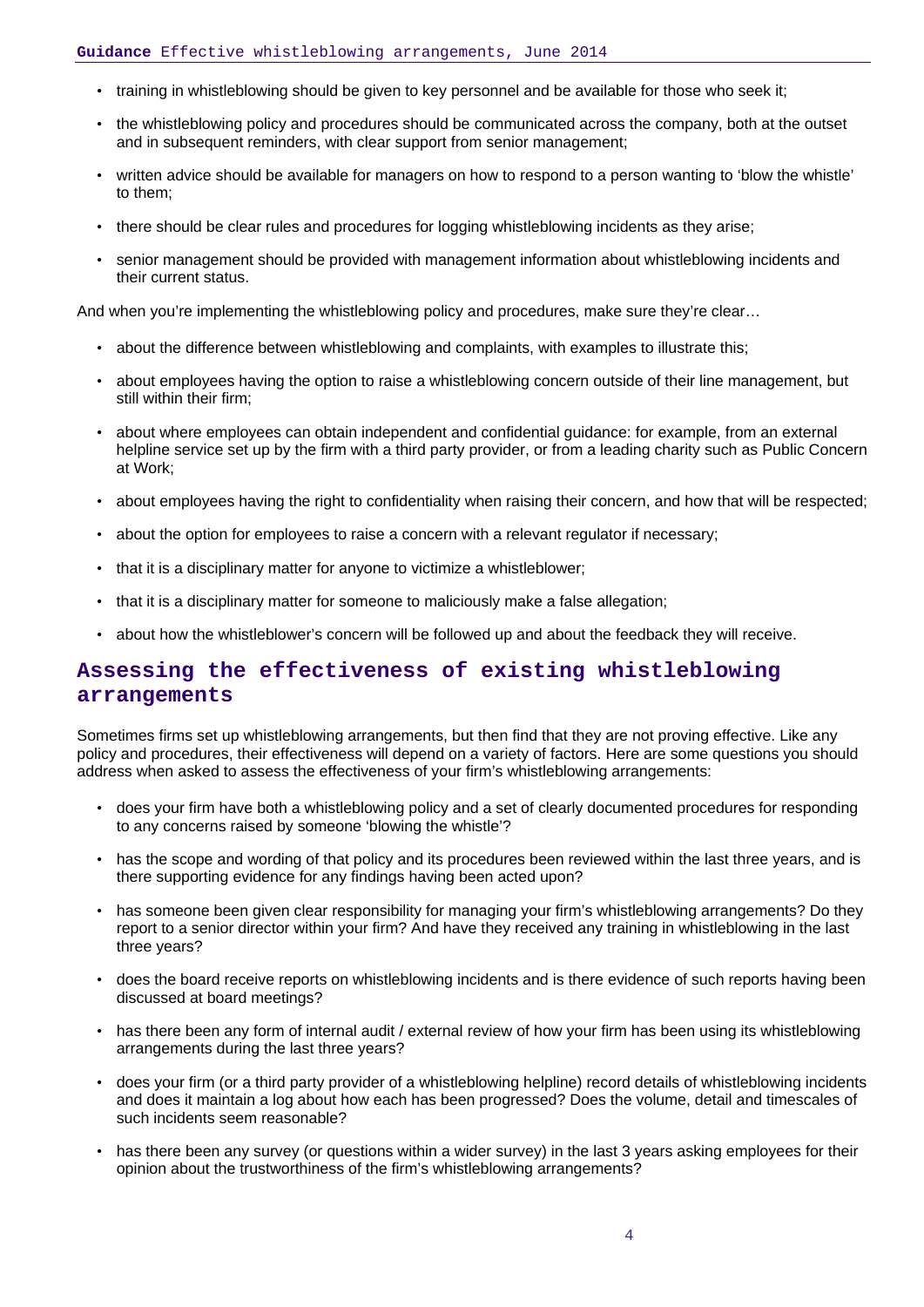- do you believe that senior executives in your firm view these whistleblowing arrangements as important, and is there evidence in the last 2 years of them having communicated this to employees of your firm?
- have there been any incidents that have come to your attention that you would have expected to have been already raised through your firm's whistleblowing arrangements?
- is there any evidence of any form of victimisation or breach of confidentiality having occurred in relation to a person who has previously 'blown the whistle'?

Use these questions to build an overview of how you think your firm's whistleblowing arrangements currently stand and then make more detailed enquiry into any anomalous findings.

#### **Members in small firms**

Whistleblowing in small firms can be just as difficult as in larger firms, for it's likely that everyone knows each other and works in closer proximity. In fact, those characteristics could make whistleblowing even more difficult. While drawing up or reviewing the firm's whistleblowing arrangements may seem a rather cumbersome task for a small firm, it could prove just as valuable as for any larger firm.

## **Members outside of the UK**

The legal protection for whistleblowers varies across different countries. This guide focuses on the situation for whistleblowing as it currently exists in the UK. CII members who work outside the UK should seek guidance locally on the legal protection available to whistleblowers.

They should also consider how they might contribute to a culture supportive of whistleblowing within their firm and local insurance market. Getting that supportive culture right is a key factor in reassuring potential whistleblowers that voicing their concerns is a positive act that could save jobs and protect revenue and reputations.

## **Sources of guidance on whistleblowing**

There are sources of confidential guidance that you could turn to when weighing up the effectiveness of existing whistleblowing arrangements. Your firm might use an independent third party whistleblowing service that can provide you with guidance. The charity Public Concern at Work has a free and confidential advice line for people with a concern about whistleblowing. The Financial Conduct Authority has a whistleblowing telephone line, but it is orientated more towards receiving reports of whistleblowing incidents and does not give general or legal advice.

## **Links**

The Financial Conduct Authority's whistleblowing page -<http://www.fca.org.uk/site-info/contact/whistleblowing>

Public Concern at Work's home page - <http://www.pcaw.org.uk/>

The Government's list of 'Prescribed People and Bodies' [https://www.gov.uk/government/uploads/system/uploads/attachment\\_data/file/183340/11-641-blowing-the-whistle](https://www.gov.uk/government/uploads/system/uploads/attachment_data/file/183340/11-641-blowing-the-whistle-to-a-prescribed-person.pdf)[to-a-prescribed-person.pdf](https://www.gov.uk/government/uploads/system/uploads/attachment_data/file/183340/11-641-blowing-the-whistle-to-a-prescribed-person.pdf)

## **Other types of guidance on whistleblowing from the CII**

This is one of three guides on whistleblowing produced by the CII. It is specifically aimed at those members who have responsibilities within their firms for implementing or overseeing whistleblowing arrangements.

The other two guides are aimed at:

- members who are considering blowing the whistle themselves and who wish to know more about the options available to them;
- managers who find themselves having to respond to an employee who is blowing the whistle to them.